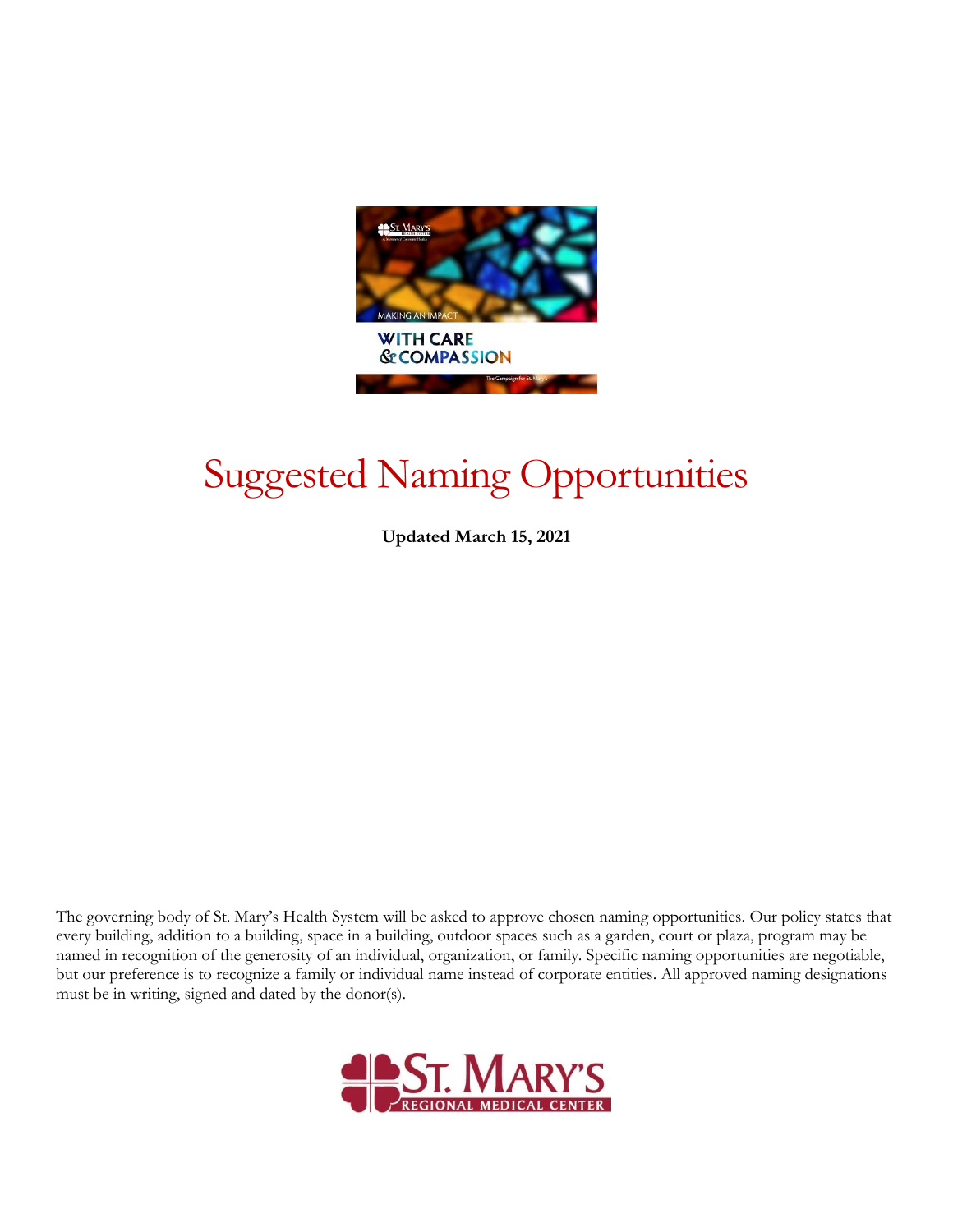## **St. Mary's Pediatric Behavioral Unit**



St. Mary's has a strong pediatric behavioral health program, long recognized as one of the best in Maine for decades. In February of 2018 the inpatient program moved from its long-time home in one of St. Mary's oldest buildings into one of the newest buildings in a space that was completely rebuilt. The new space is built to take advantage of natural light. The many windows, coupled with a relatively open floor design, create a warm and welcoming atmosphere. Today our youngest behavioral health inpatients have private rooms, age appropriate group therapy rooms and overall space that has benefited from excellent interior design.

**Pediatric Behavioral Unit - \$1,000,000** – The thirteen-bed unit, comprising the entire 3rd floor of one of the hospital's newer buildings, is one of just four such inpatient behavioral units for children in Maine. If named, the donor's name would forever be associated with pediatric and adolescent behavioral healthcare.

- **Dining/Multipurpose Room - \$250,000** Named by Andy Barowsky
- **Nurses' Station - \$100,000** Named by Fred and Janet Bishop
- **Admissions/Consultation Room - \$100,000**  Named by Spectrum Healthcare Partners
- **Lobby/Conversation Area - \$100,000**  Named by John and Linda Isaacson
- **Group Room A - \$100,000** Named by Mark and Deb Anthoine
- **Group Room B - \$100,000** Named by Mark and Deb Anthoine
- **Exam Room - \$50,000** Named by Chris and Stephanie Bowe
- **Patient Locker Space - \$50,000** Named by René and Julia Dumont
- **Staff Lockers/Break Room - \$20,000**  Named by Peter Geiger
- **Staff Meeting Room - \$20,000**  Named by John and Beth Emerson
- **Large Alcove Area - \$15,000**  Named by Mechanics Savings Bank
- **Patient Rooms - \$15,000 (12 available)** (2) named by Carolyn and Stephen Kasabian
- **Seclusion Suite - \$15,000** Named by Philip and Albert Hickey-L'Etoile
- **Providers Office - \$15,000** Named by Peter Geiger
- **Clinician Office (2 available) - \$10,000 (1 still available)**  Named by John and Susan Geismar
- **Recreation Therapy Office - \$10,000**  Named by Elizabeth Keene and Francis Cuff
- **Medication Room - \$10,000** –
- **Small Alcove Areas (2 available) - \$10,000**  Named by Erin and Ben Hayes, and Paul and Celeste Rouleau
- **Staff Post - \$10,000**  Named by Ruth and Cy Hall
- **Phone Booth - \$10,000**  Named by Karen and Doug Clark
- **Patient Laundry - \$10,000** –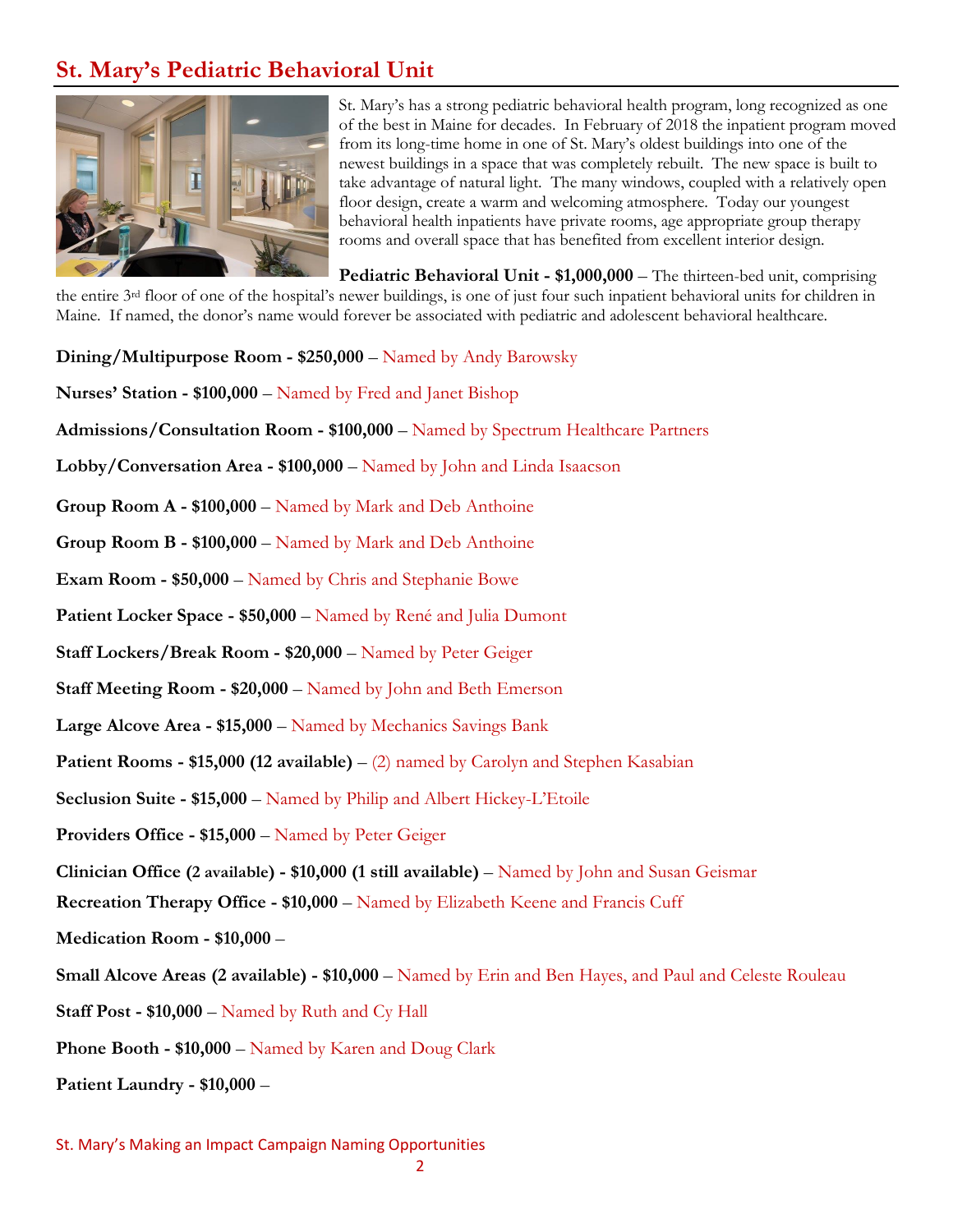### **Adult Behavioral Unit**



Maine's oldest, private inpatient behavioral health program provides care to adults who need care for a full range of mental health diseases. The new unit will be located in one of the hospital's newest buildings in space that will be completely remodeled. It is scheduled to be completed in late 2021.

**The Adult Behavioral Unit - \$1,000,000** – Named by Carlton and Lucille Sedgeley

**Dining/Multipurpose Room - \$250,000** – Named by Regis and Carolyn Lepage

**Nurses' Station - \$100,000** –

**Family Interview Room - \$100,000** – Named by Regis and Carolyn Lepage

**Lobby/Conversation Area - \$100,000** – Named by Tom and Paula Platz

**Activity Room - \$100,000** – Anne Elizabeth Murphy Lampal and Constance Elizabeth Clifford

**Examination Room - \$100,000** – Named by M.Ed and Dani Kelley

**Patient Locker Space - \$50,000** – Named by Tom and Paula Platz

**Staff Lockers/Break Room - \$20,000** – Named by Stephen and Tabitha King Foundation, and Ralph and Melinda Harder

**Staff Meeting Room - \$20,000** – Named by Andy Barowsky in honor of the Lepage Family

**Patient Rooms (12 available) - \$15,000 –**

**Seclusion Suite - \$15,000 –**

**Providers Office - \$15,000** – Named by Peter Geiger

**Clinician Office - \$10,000** – Named by Diane Champoux and Dick Albert in honor of Maurice and Pauline Champoux

**Recreation Therapy Office - \$10,000 –**

**Medication Room - \$10,000 –**

**Staff Post - \$10,000 –**

**Phone Booth - \$10,000 –** Named by Mary-Beth Taylor, Ph.D. and Douglas Smith, M.D. in honor of Judity Taylor, M.S.W.

**Therapy Office - \$10,000** –

**Small Alcove Areas (3 available) - \$10,000** – Named by Jason and Angie Rosenberg

**Patient Laundry - \$10,000** –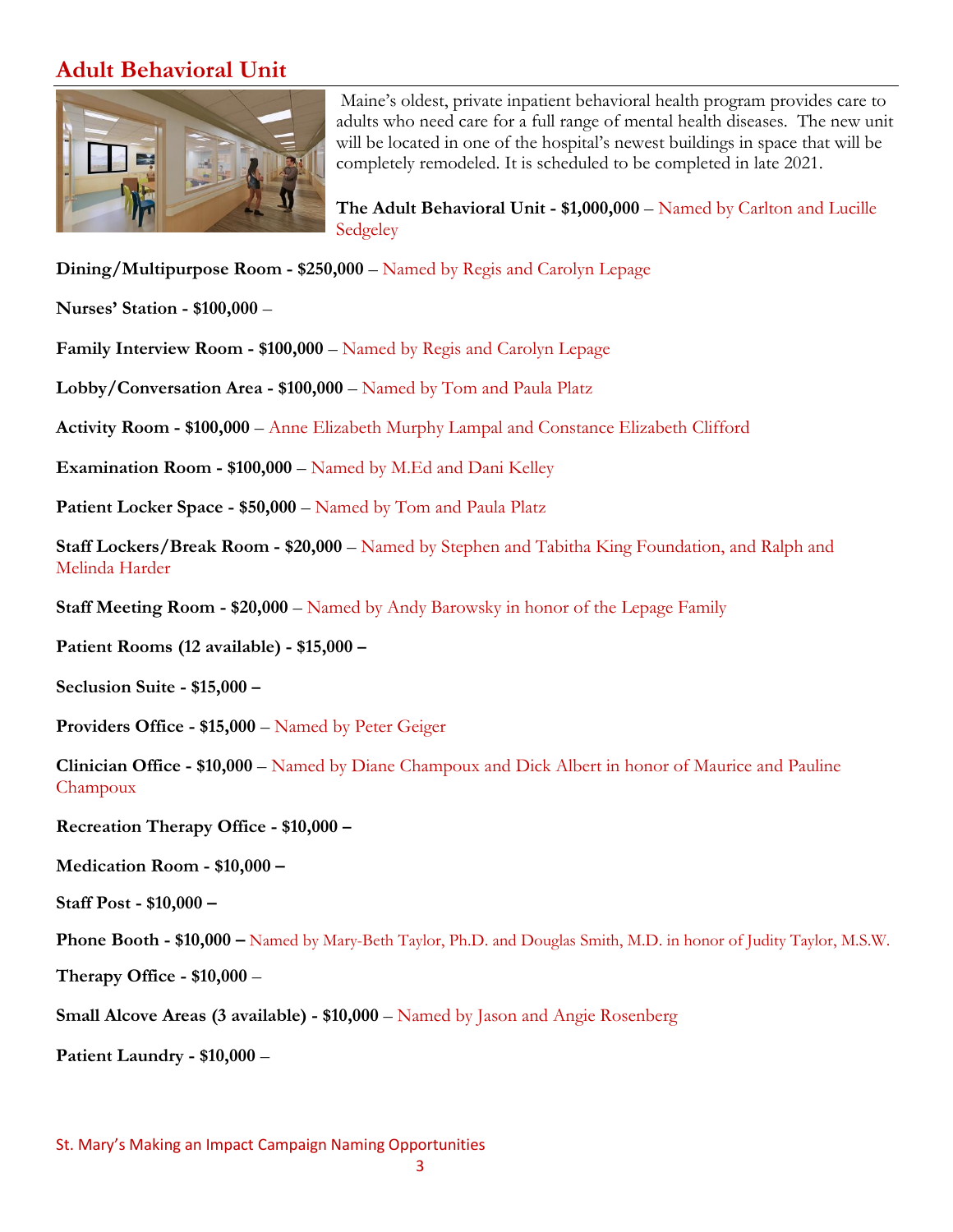## **Infusion Center**



**\$1,000,000 Naming Opportunity -** The two-story infusion center opened in 2020, and is located on the hospital's campus in between two buildings (99 Campus Avenue Medical Office Building and the Regis Lepage Pavilion). The distinctive building features copper, brick and glass exteriors to blend into its neighboring buildings. Oncology, rheumatology and neurology patients will visit with their

providers on the second floor and receive infusion treatments on the first floor of the new building.

#### **Infusion Center First Floor**

**The First Floor - \$500,000** –

**Nurses' Station - \$250,000 –**

**Waiting Room - \$100,000 –**

**Elevator - \$100,000 –**

**Patient Resource Center - \$50,000 –** Named by Hebert Construction in memory of Richard and Mariette Hebert.

**Staff Lounge - \$25,000 –** Named in honor of the staff by Dr. Greg Pomeroy



**Nourishment/Kitchen Area for Patients - \$25,000 –** Named by Steve and Mary Ellen Costello in memory of James R. Costello, Sr.

**Treatment Room - \$20,000 –**

**Administration and CNA Check-out - \$15,000 –**

**Consult Room - \$15,000 –**

**Medication Room - \$15,000 –**

**Infusion Bays (13) - \$15,000** – Named by Jim and Cindy Place, Conrad P. Davis II and the Davis Family, Brad and Beth Coffey, Douglas Smith, M.D. and Mary-Beth Taylor, Ph.D.

**Provider Touchdown - \$10,000 –**